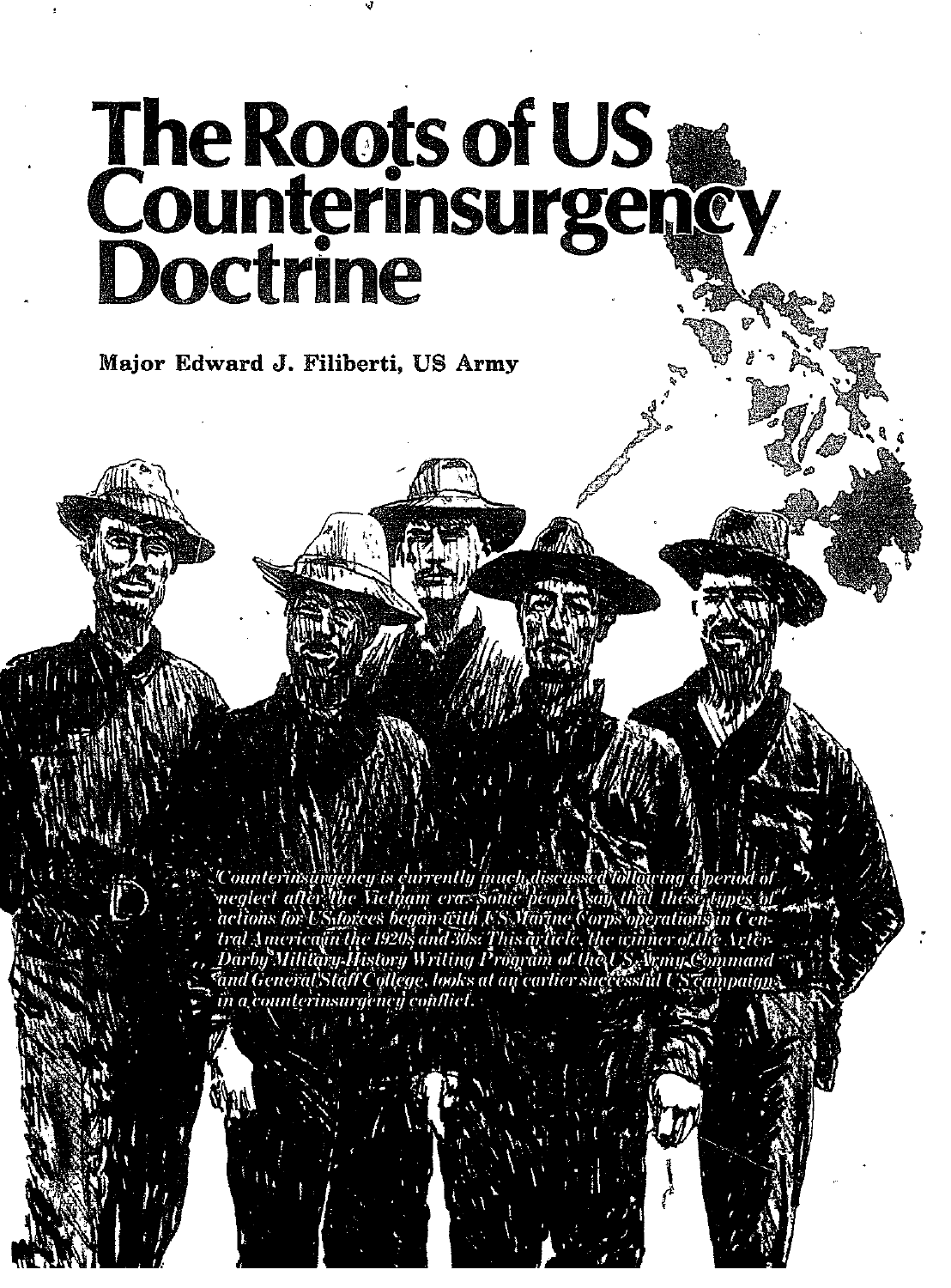N 1901, US Army General J. Franklin Bell conducted a counterinsurgency campaign in the Philippine Islands notable for its diversity and effectiveness. As a military commander, he was afforded unusual power and authority. He engaged all the resources of his district in every spherepolitical, economic, cultural and militaryto isolate and defeat the enemy guerrilla force. His successful campaign empirically developed the counterinsurgency techniques that would form the basis of US lowintensity conflict doctrine.

The Philippine-American conflict holds a unique place in US history. The US Army had never before left the North American' continent. Never before had it sought extrahemispheric colonies. Never before, or since, had the United States imposed sovereignty by force of arms over millions of aliens. It was the first campaign in a tropical climate and the first to quell an inspired and organized insurrection of a people fighting for independence. It was the first time Army officers were given absolute dictatorial control over US territory and its inhabitants. It was a new type of war that demanded innovation in tactics and an appreciation for the political as well as operational environment. It was a counterinsurgency war.1

### **Background**

To gain an appreciation for the socialpolitical environment, it is necessary to examine the historical context and background events leading to Bell's campaign. Around the turn of the century, US patriotism and nationalism were at their zenith. It was a time of arrogance, power and an overstatement of national purpose. America had expanded across the broad continent and on to Alaska, the Aleutian Islands, and into the Pacific to Hawaii and Pago Pago. Concerned by Spain's abuces of the Cubans, Puerto Ricans and Filipinos and shocked by the sinking of the USS Maine, the United States declared war on Spain on 25 April 1898.

One hundred days later, following essentially two naval victories, the war was over. The quick victory thrust the United States into prominence as a world power, further fueled the fires of patriotism and contributed to the decision to colonize the Philippines. Shortly afterwards the Philippines, led by General Emilio Aguinaldo, were in revolt. As 1899 drew to a close, Aguinaldo's army was defeated and ceased to exist as a regular fighting force. The US government settled into a policy of "benevolent pacification."

In actuality, the US leadership did not grasp the changing situation. They assumed the Filipino army had disintegrated with its defeat. In fact, Aguinaldo had decided to revert to guerrilla warfare.

The Filipinos recognized the futility of fighting with regular forces and, during the first half of 1900, prepared for a new guerrilla form of warfare. They dispersed their forces, divided the Philippines into districts, shed their uniforms and published operations manuals. They organized and recruited additional guerrilla forces, trained their forces on the new tactics, acquired arms and materiel caches and built a base of support within the Filipino populace. The nature and intensity of these activities would provide a unique challenge to US forces.

Aguinaldo's forces undertook an organized campaign to solidify their support base. They propagandized the people about US brutalities, used selected terrorism against collaborating Filipinos and conducted hit-and-run attacks on US troops and installations to demonstrate the weakness of US authority. These guerrilla tactacs were complemented by the rugged terrain and dense tropical forests that provided a secure base of operations from which the forces could operate almost with impunity.

Aguinaldo's intent was to tire the Americans and make their occupation as costly as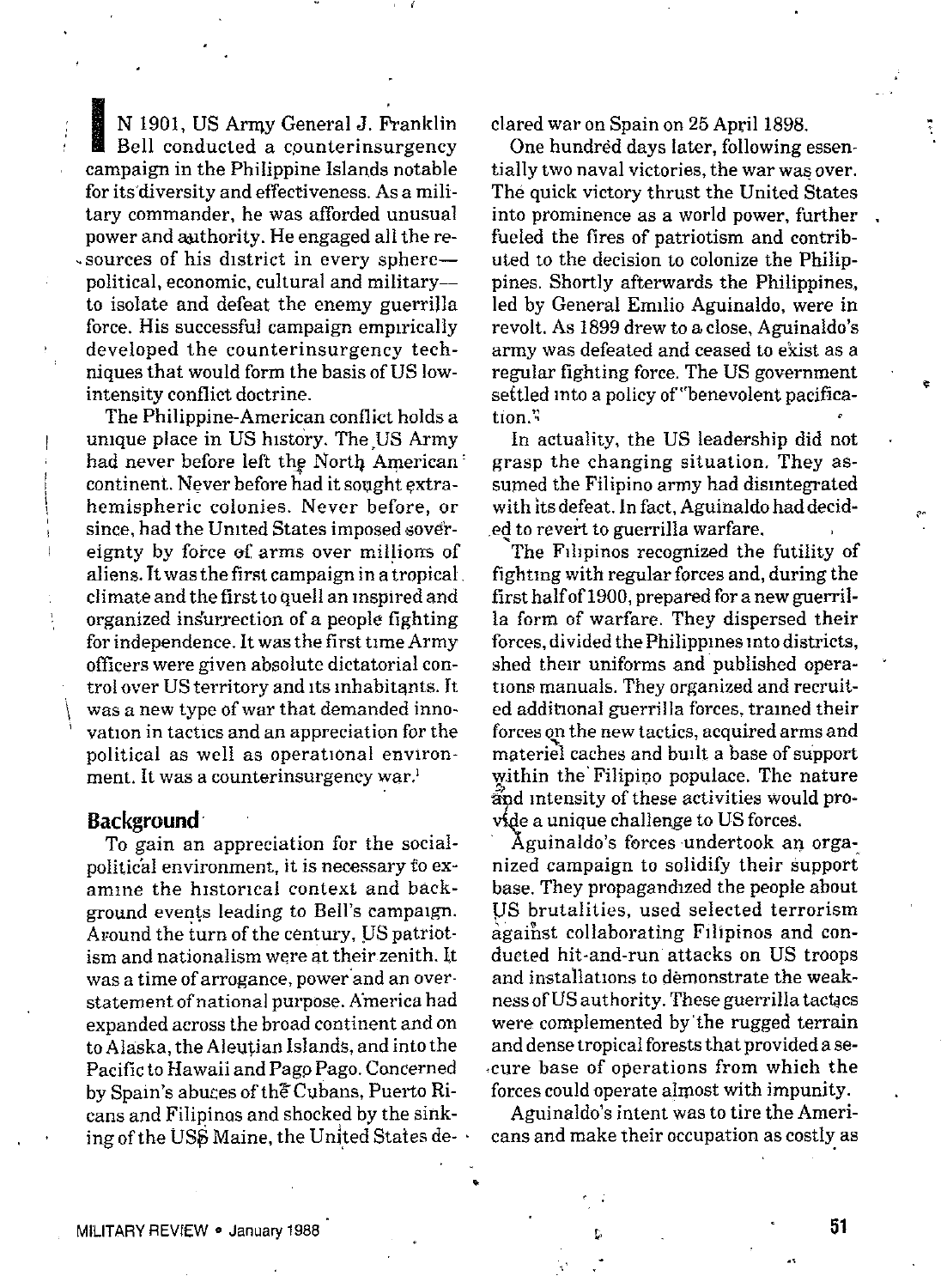

Aguinaldo's intent was to tire the Americans and make their occupation **of costly as possible. He was keenly aware of the anti-imperialist movement gaining** support within the United States. He recognized the need to increase the querrilla activity to influence the uncoming presidential election and the US press.

possible. He was keenly aware of the antiimperialist movement gaining support within the United States. He recognized the need to increase the guerrilla activity to influence the upcoming presidential election and the US press. Although these were his near-term objectives, he and his forces were prepared to fight a protracted war. Thus, they were able to integrate guerrilla tactical operations into a politically oriented strategy. This approach to the operational environment was to become part of the classical revolutionary doctrine of Mao Tsetung and Vo Nguyen Giap.

After organizing and training, Aguinaldo's guerrilla forces began a concerted campaign. The fighting reached its

apex in November 1900. In response, the United States modified its policy of benevolence and began vigorous offensive operations continuing into early 1901.

On 23 March 1901. Aguinaldo was captured and the revolution appeared finished. General Arthur MacArthur declared victory, turned over complete control to the civilian Second Philippine Commission, headed by William Howard Taft, and the United States returned its policy of benevolent pacification.

"All of the evidence available at the end of 1901 showed that the campaign was a complete success. As far as the majority of provinces in the Philippines were concerned. pacification was at hand."<sup>2</sup> Unfortunately.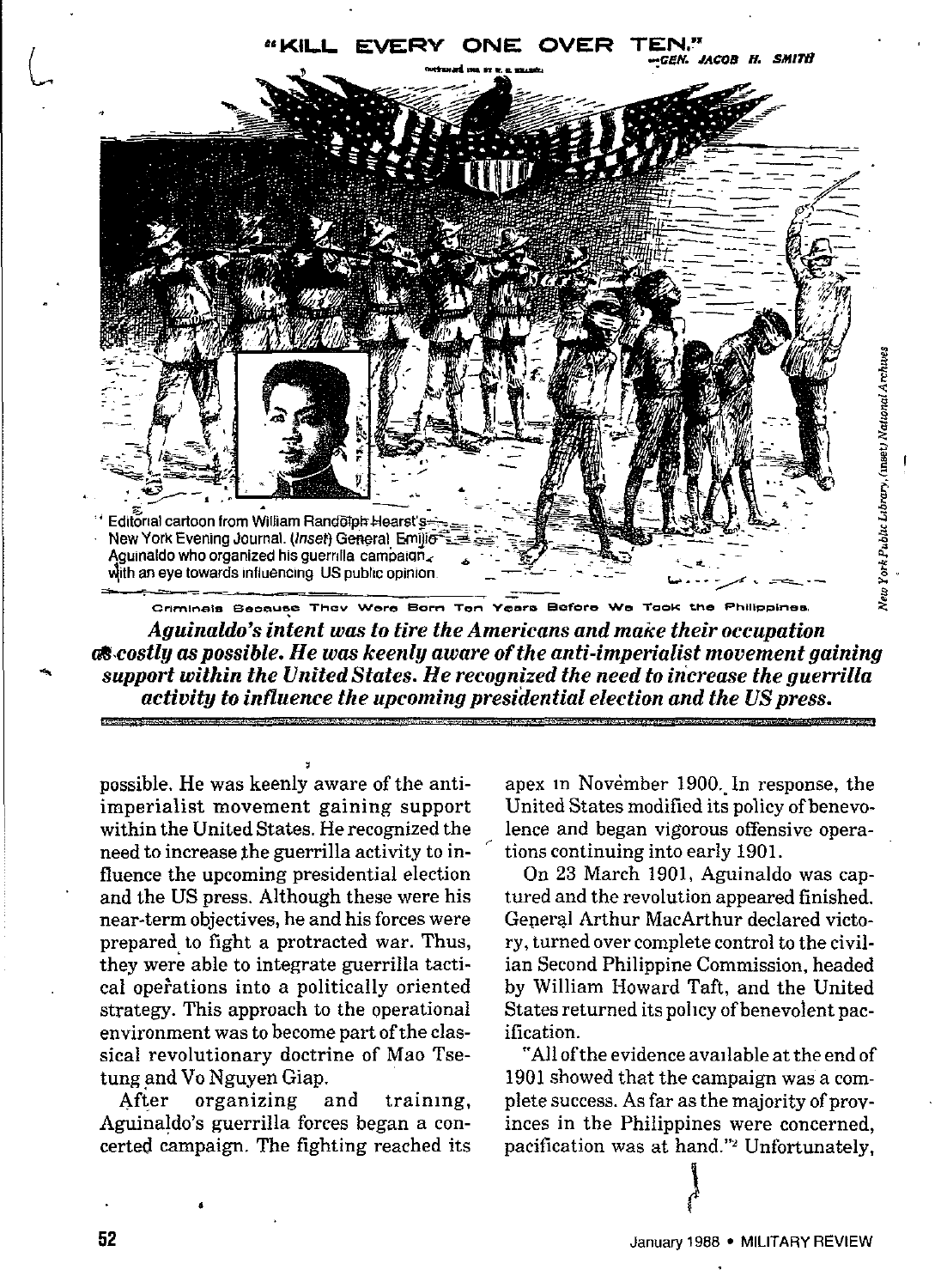

*GuerrWa tactical operatioris were integrated into apolitically oriented strategy. This approach to the operational environment was to become part of the classical revolutionary doctrine of Mao Tse-tung and VoNguyen Giap. After organizing and training, Aguinaldo's guerrilla forces began a concerted campaign. The fighting reached its apex in November 1900.*

this assessment was far from accurate and 'would lead to disaster.

Company C, 9th Infantry Regiment, had been garrisoned in the town of Balangiga on the coast of Samar. Under its commander, Captain Thomas W. Connell, Company C had settIed into a comfortable existence. It was early Sunday morning, *27* September, when the men began preparing for an 0800 eulogy for the recently assassinated President William McKinley. At the sound of the church bell, hundreds of bolomen suddenly rushed from concealment and began the infamous slaughter of the US soldiers. With improvised weapons and dogged determination, some men of Company C were able to fight their way to the harbor and escape by boat. Of the original 88 men, 59 were killed and 23 wounded. Only six members were

left unhurt.'

America had again misjudged the strength of the guerrilla movement. Following Aguinaldo's capture, the revolution had continued under the leadership of General Miguel Malvar on the island of Luzon and continued to gain support on Samar under the guerrilla leader, General Lukban. These two areas became strongholds of the revolutionary movement and the foundations for continued Philippine resistance.

\*"while the Amerfcans had concentrated on the pacification of northern Luzon, understrength US forces in southern Luzon had been virtually besieged in their garrisons. US forces were so small and so widely dispersed that effective field operations were impossible. "4

In retrospect, it is not surprising a major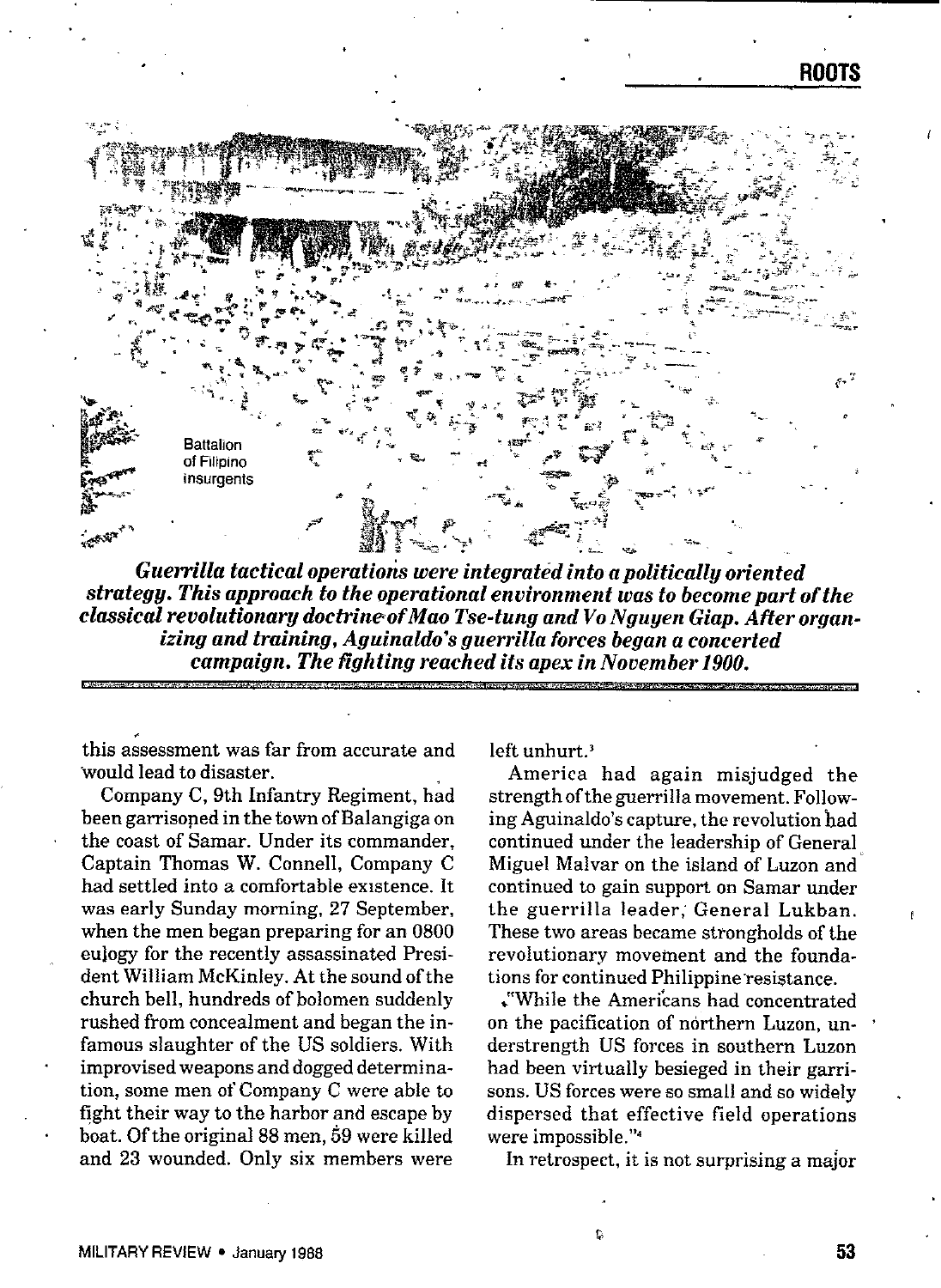disaster befell US forces because the reality of the actual threat far exceeded-that estimated by the civil and military authorities. However, the incident on Samar'was a surprise.

"It was, as so many editors"claimed, the worst disaster for the United States Army

**Bell** *was'keenly* **aware of the**  $revolution$ *ary* **movement—its base of support, its tactical operations** *and the* **cultural** *background of its followers. He knew ids enensg and what was required to achieve victorg. . .... leaders in Washington and the Philippines gave him the aut?zority to design a campaign that would eliminate the guerritla threat.* .<br>2004 - Para Laurence, amerikana menganjia yang bermula pada 2004.

since Custer's fate at Little Big Horn.'" It brought into focus the guerrilla threat and awoke the American pubiic and solidified the will of the people behind the war. It shocked the US leadership into the realization that the war was not won and that aggressive measures were required to win. These measures included an additional commitment of forces and a harsh approach to pacification. ,

### **Reaction**

Two Us brigades were committed to the campaigns in the Batangas Province and Samar. General Jacob H. Smith would command the forces on Samar, and Bell would take over the reinforced umts of the 2d **DIS**trict, Department of Southern Luzon (DSL). Together they would defeat the enemy forces and pacify the provinces. The strategy and tactics practiced by Bell would become an example of classic counterguerrilla operations. Those employed by Smith would result m his court-martial.

General Adna R. Chaffee, commander of the Philippines, was under extreme pressure from his superiors in Washington and Taft in the Philippines to end the war. This great desire "to bring the revolt to a quick end insured the final campaigns against the revolutionaries would be rigorous."<sup>6</sup>

This was the atmosphere when Bell assumed command of the 3d Separate Brigade (3dSB} in the 2d District, DSL, in late November 1901. He had come to the Philippines two and one-half years earlier as à major. He had performed numerous duties within the US Expeditionary Force to include personal liaison with Aguinaldo before the outbreak of hostilities and rose rapidly through the ranks. His most recent assignments were as the commander of the Pangasinan Prownce In northern Luzon and the difficult job of provost-marshalgeneral of Manila.

Bell was keenly aware of the revolutionary movement-its base of support, its tactical operations and the cultural background of its followers. He knew his enemy and what was required to achieve victory. The public outcry over the Balangiga massacre and the corresponding reaction of the senior leaders in Washington and the Philippines gave him the authority to design a campaign that would eliminate the guerrilla threat.

His campaign plan included a deliberate and comprehensive integration of social, political, economic and military actions. These actions were designed to isolate the guerrilla forces, eliminate their base of support and systematically destroy their will and means to resist. The foundation of his strategy was based on the philosophy that "a short and severe war creates, in the aggregate, less loss and suffering than a benevolent war indefinitely prolonged.'"

The 3dSB had about 7,600 US soldiers and 680 native troops.' It had responsibility for the 2d District, consisting of the three provinces of Batangas, Laguna and Tayabas

!

(

.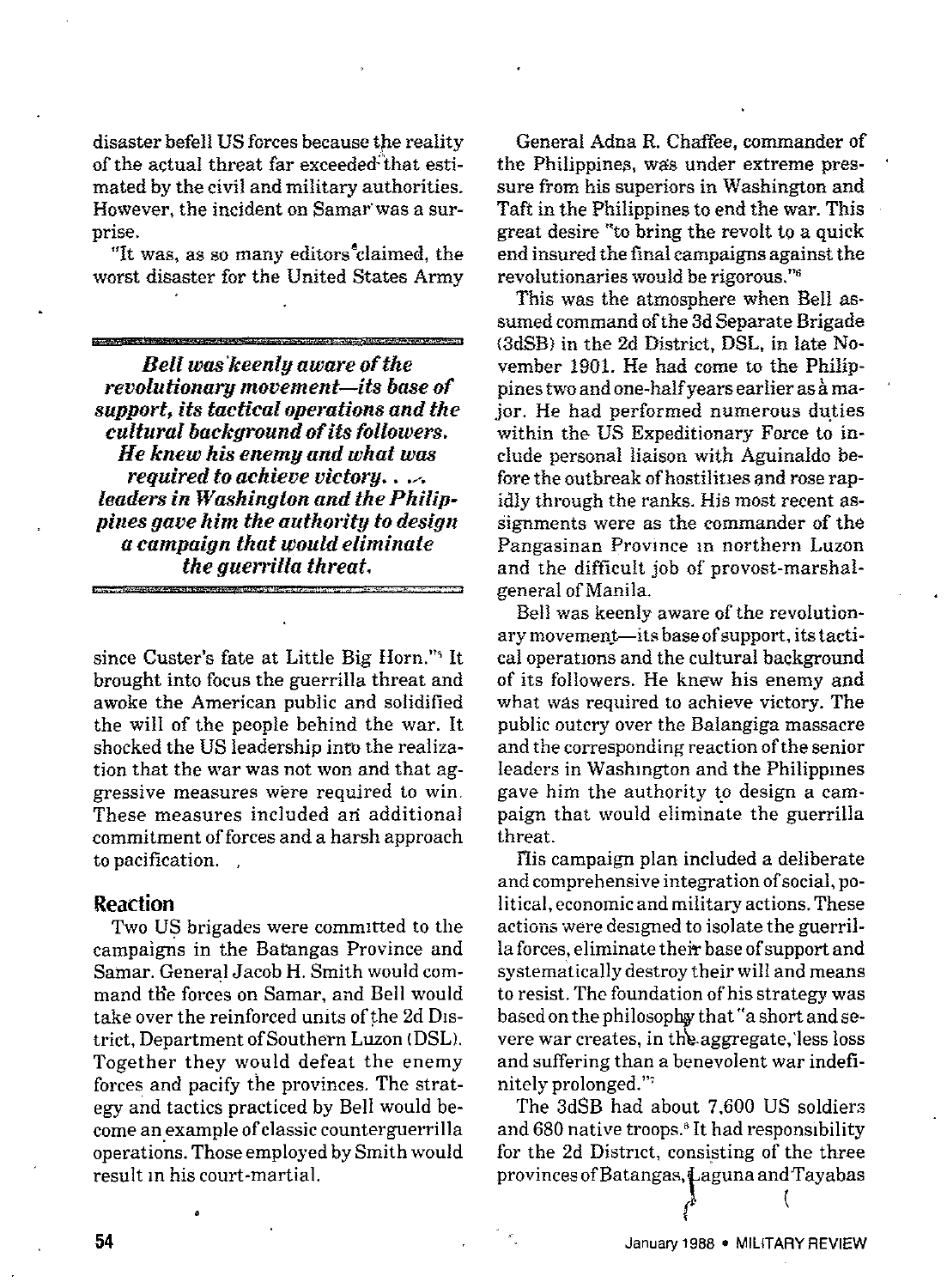in the southwest portion of Luzon. The district had an area of about 2,800 square miles and a population of about 600,000. It was rich and the most populated in southern Luzon and had been one of the most Hispanicized areas in the Philippines. It had also been the birthplace of the Philippine revolutionary movement against Spain.

Opposing Bell was a well-organized, wellled guerrilla force possessing substantial support from the native elite. The insurgents were indistinguishable from the population and lived and worked with the natives. Their open and accepted use of terrorism, especially the public kiHing of collaborators, effectively prevented native cooperation with US forces. The guerrillas controlled the populace and the local politicians.<sup>9</sup>

Malvar commanded the guerrilla force of about 4,000 active insurgents equipped with around 3,000 rifles. Approximately 400 to 600 were regulars who operated in small bands in the mountains.<sup>10</sup>

Malvar exercised exceptional organiza tional ability and established firm insurgent policies and tactics. A successful Iandowner and a *principalia*,<sup>11</sup> he had demonstrated his abilities during the Philippine insurrection against Spain where he gained valuable experience in'organizing guerrilla forces under Aguinaldo. As a result of his. leadership and influence, he had attained the rank of general at 31. He was a charismatic leader, exceptional organizer and dedicated nationalist who pursued ruthless policies for the advancement of Philippine independence. He was probably the most capable general the United States would face in the war. $^{\rm I}$ 

## **Speech**

Bell assembled his officers in a large room at his headquarters on. 1 December 1901. Here he laid out the campaign plan for the pacification of the Batangas Province; a



*Together[Generals Jacob il. Smith andJ. Franklin Bell] would de. feat the enemy forces andpacifi the provinces. The strategy and tactics practiced by Bell would become an example of classic counterguerrilla operations. Those employed by Smith would result in his court-mgrtial. w-~.. . ..*

plan that would be elucidated in 38 telegraphic circulars (TCS), publisbed in. the next two months, that would implement his strategy.

Bell's speech shows a leader in'touch with the social and political environment within , which be must operate. Acutely aware of the cultural interpretation of his forces' actions and the impact those actions would have on the populace, his speech reflects a leader struggling with his own cultural biases to arrive at specific operational techniques that were personally repulsive, but nevertheless necessary. He describes the center of gravity of the guerrilla movement and outlines his strategy to destroy it. He explains to his subordinates the critical aspects of how to accomplish his objectives as well as the rationale for why be selected his techniques.

t.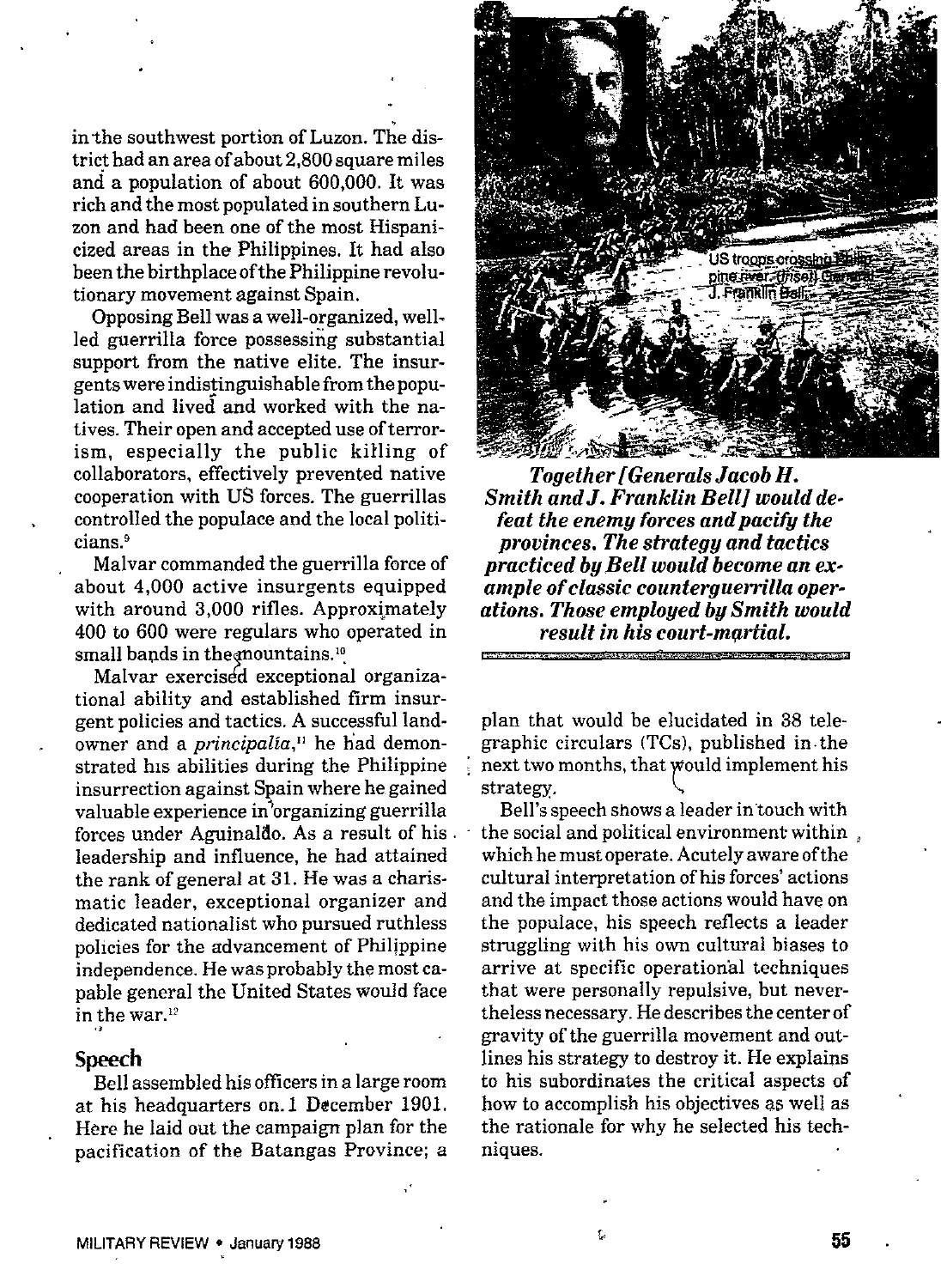Bell opened his address with a statement of his mission: "I have been sent here with instructions to put an end to insurrection and re-establish peace in the shortest time practical."<sup>13</sup> His speech considered several critical aspecta of his intended campaign. He outlined his perceptions of the nature of the insurgency and the source of its support

*Opposing Bell was a well-organized, well-led guerrilla force possessing substantial support from the native elite. The iasurgente were indistinguishable ti'om the population and lived and worked with the natives. Their open and accepted use of terrorism, especially the public killing of collaborators, effectively prevented native cooperation with US forces.*

within the province. He then set forth a plan to "radically change the policy which has heretofore been pursued."1<

Bell extolled the desirability of the current policy of benevolence, but concluded that it had proved inappropriate and ineffective, "the onIy argument the majority of either class can understand and appreciate is **one** of physical force."ls He directed his subordinate officers to act, speak and conduct themselves according *to* specific standards and to take measures to protect the populace, protect US soldiers and defeat the insurrection.

Bell recognized that the revolution was being supported primarily by the educated upper class. His reasoning was that "to successfu IIy deal with the common people, the head men, the leaders, the *principals are* the ones we need to influence."<sup>16</sup> He thus tried to deveIop an approach that attacked the guerrilla's base of support and power. In this case, the *principalia* or rich citizens bore the brunt of his policies, and he took an aggressive approach to winning them over. He typified the Filipino personality as being disposed towards distrust and intrigue, where benevolence and kindness 'were interpreted as weakness. "Without first whipping them and convincing them that we are able to accomplish our purposes by force if necessary, we can never gain their friendship; because otherwise we can never command their respect."<sup>17</sup>

Bell's major tool in influencing the *princi*palia and insurgents was to imprison them. He directed that temporary prisons be constructed in all towns, authorized the imprisonment of any citizen based upon suspicion and allowed for the disciplining of inmates through solitary confhement in dark cells with rations of bread and water.

Although he found euch measures personally disagreeable, "under such circumstances as surround ue, it is unquestionably a military necessity.  $\ldots$ "<sup>18</sup>He stated that: "... we must pay particular attention to the attitude of *przrsctpales* w"ho live in towns under our protection and are the eyes and eara and businees agents of insurgents outside. These are the people we most need to investigate. We must get evidence of their complicity and keep them in. prison until they are tired of helping to maintain the insurrection and ready to work for peace.'"g

Bell set, as an objective, the protection of the populace. '<We owe the pacific people protection and must adopt some way of demonstrating our ability to give it."zo He pro. posed constructing barriers and fences around towns to seal them from the insurgent-dominated countryside, This technique had proved effective in his previous campaign in the province of Pangasinan.

He also set about isolating the insurgent. "We must deprive the insurgent of supplies and prevent their getting more."<sup>21</sup> He stopped payment to the local governments,

> t"' t'

,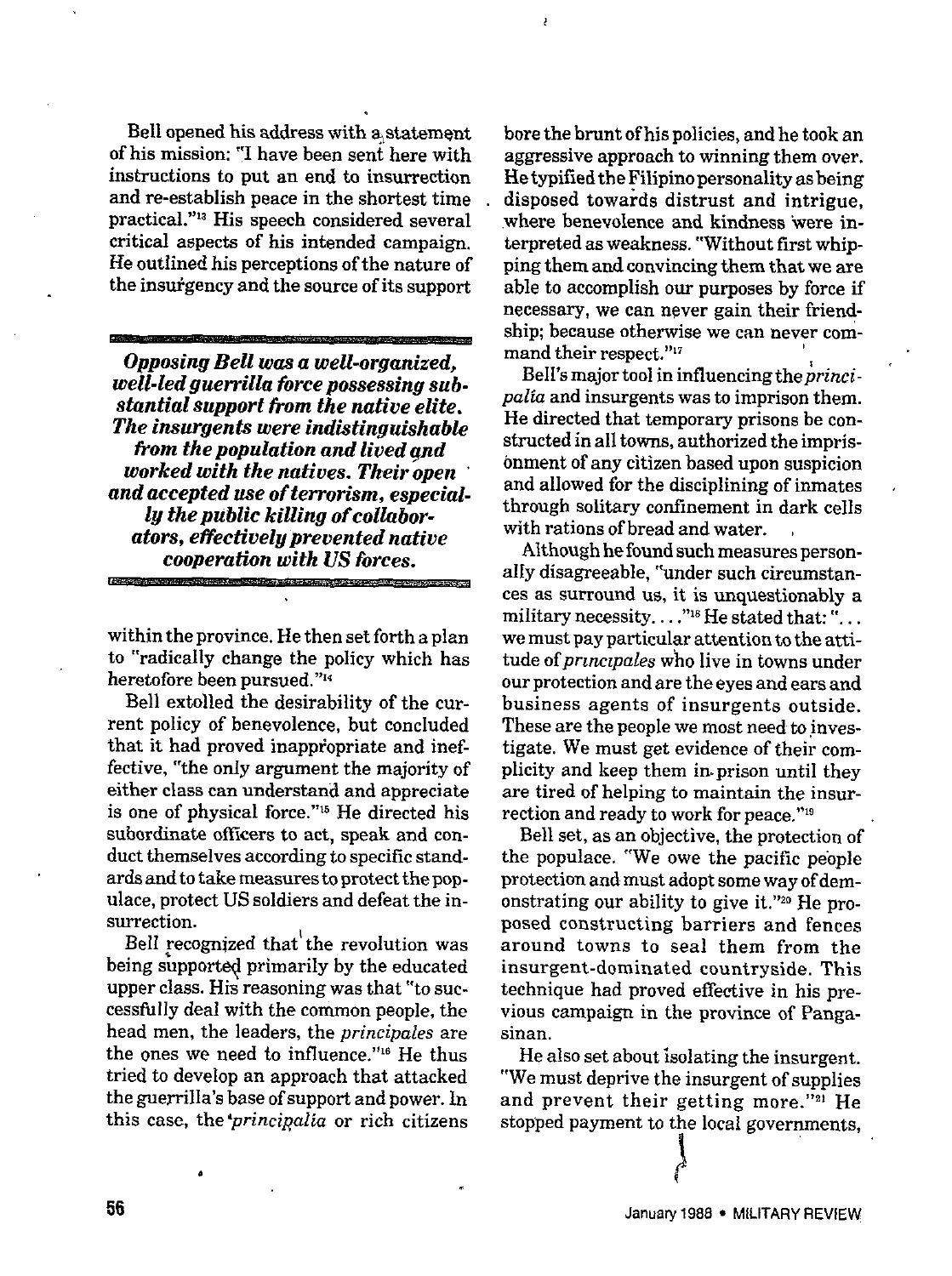reasoning that the money was ending up in the guerrilla coffers. He authorized the burning of shelters that could be used by insurgents' in the countryside and closed all seaports to incoming shipping. He directed that vigopous night operations be conducted to deprive the guerrillas freedom of movement in the darkness and to allow US forces to close with the insurgents before they '", could be warned and escape. He took extreme measures to eliminate the assassinations of Americans.

**.'**

"We must adopt such measures as will make the life of an Americanista safer than that of any insurgent."<sup>22</sup> Using General Order (GO) 100<sup>23</sup> as authority, Bell directed the execution of prisoners of war, without trial, in retaliation against assassinations of Americans. Additionally, he reasoned that since no assassination could be carried out without the knowledge of the **principals,** all **prineipales** in the town of an assassination were to be arrested for neglect of duty.<sup>24</sup>

Finally, he set in motion policies designed  $\cdot$  to strengthen the US position. All informants would be guaranteed protection; all guerrillas surrendering with a gun were to be released; all guerrillas surrendering without a gun were to be jailed; detailed and formal records and files would be maintained on every person arrested or suspected; records of collaborators were to be kept to ensure they could not be discredited later; if the peasants would not perform required labor, the district *principals* would be arrested and confined or made to perform manual labor until the peasants complied.26 These policies were indeed drastic and radi- ~cal measwes, especially when viewed from  $^{\frac{8}{3}}$ the safe borders of the United States.

Bell's plan reflects all the aspects of modern-day counterinsurgency doctrine. His program was designed not only to defeat the insurgent forces, but to destroy the infrastructure supporting the insurgency.

*Bell's speech shows a leaderin touch with the social and political environment within which he must operate. Acutely aware of the cultural interpretation of his forces' actions and the impact those a!ctioas would have on the populace, his speech reflects a leader struggling with his own cultural biases , to arrive at specific operational techniques that were personally reputsive, but nevertheless* **necessary,**

# **Implementation**

**TC 2,9** December 1901, gave immediate measures to protect the populace. Bell directed the establishment of protection zones<sup>26</sup> which the inhabitants of the countryside would be required to occupy. All these settlements would be garrisoned by US troops. More than 300,000 inhabitants were required to move their homes, possessions, food supplies, livestock and so forth, into these designated areas by 25 December 1901. "Property [found outside of said zone at said date] will become liable to confiscation or destruction."<sup>27</sup> He went on to add, "As soon as peaceful conditions have been established in the brigade these persons will be, encouraged to return to their homes and such assistance be rendered them as may be found practicable."28

Bell complemented his comprehensive civil programs with aggressive military operations. Each sub-district was enjoined to take vigorous offensive operations against armed. bands. TC 3 stated "Our-troops should always assume the offensive and advance on and pursue them vigorously."29 He reiterated his belief that the election of all town officials was "dictated by Malvar or other insurgent leaders."<sup>30</sup> He reminded his commanders of the necessity of forcing the officials to prove their loyalty by deeds not

c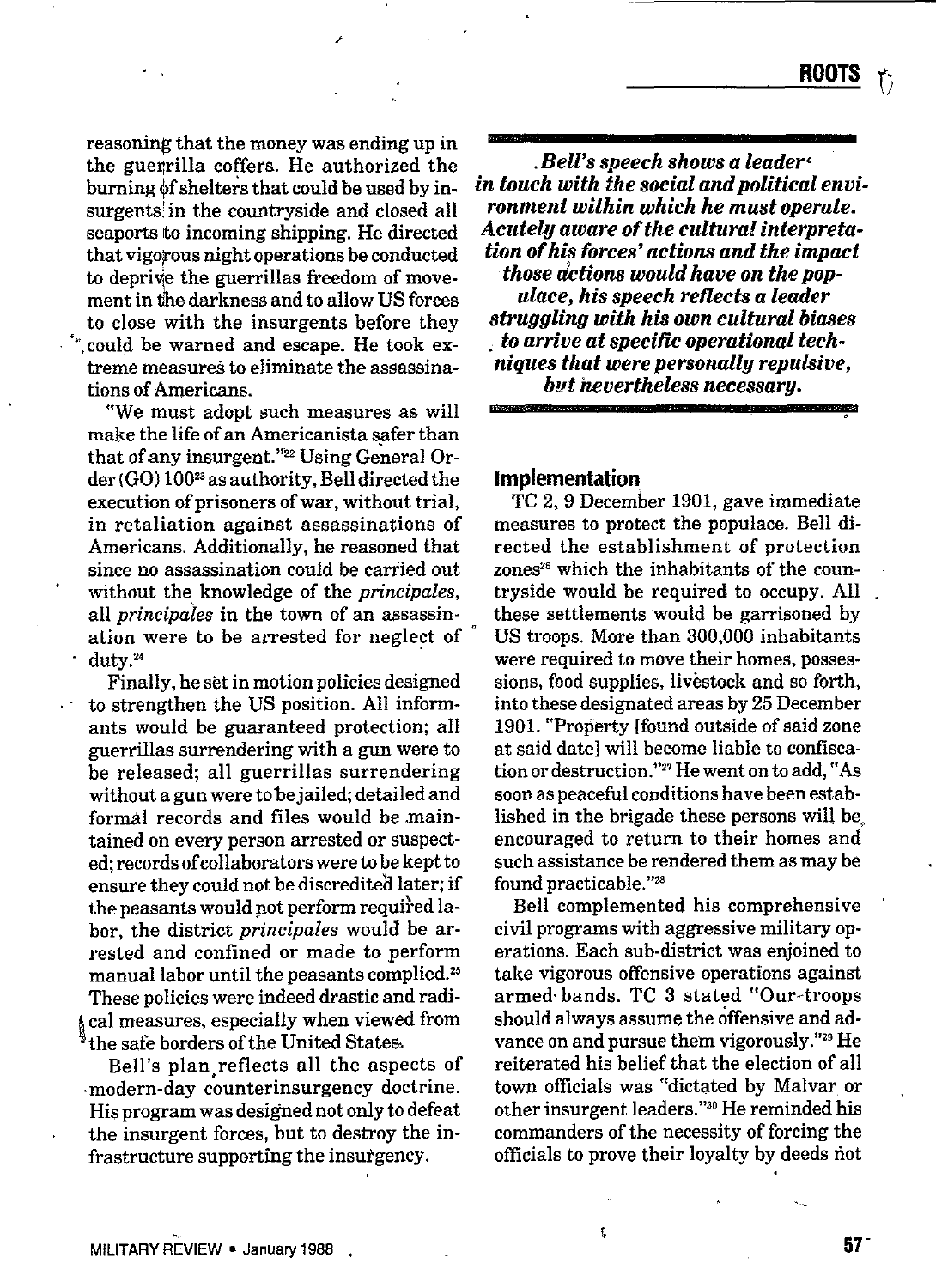

*The Army continued to operate in small units throughout the mountains. They destroyed food supplies, harried the guerrillas fmd kept up constant pressure on the insurgents. The US forces were joined bg more Filipinos who were anxious to brin.q the war to a close and demonstrate their lo.ualtu.*

words. 'fEvery inhabitant of this brigade should be active friends or be classed as an enemy."<sup>31</sup> He directed that arrests of influential citizens be conducted, if only on suspicion. "Once confined, evidence is easily obtained<sup>"32</sup>

TC 5, along with 3, was one of the most controversial. Bell outllned the general provlsionsofGO 100 and the corresponding vlolations committed by the Filipinos. He coneluded that whenever a prisoner or an un. armed or defenseless American or friendly native was murdered or assassinated for political reasons, it was his purpose to "execute a prisoner of war under the authority contained in Sections 59 and 148."<sup>3</sup> He specified how the order would be carried out.

"This prisoner of war will be selected by lot from among the officers or prominent cit-

,

izens held as prisoners of war, and will be chosen when practicable from those who be. long to the town where the murder or assassination occured "<sup>34</sup> Not surprisingly, all assassinations within the brigade ceased.

Many of Bell's circulars concerned themselves with the administration and control of the protection zones. He continually ipcreased the restrictions on the populace in areas the insurgency was active and gave privileged status to those areas free from the insurgency. To ensure the growing number of natives would not revolt against the relatively small garrison force, he directed that any town revolting "will be completely destroyed by fire as a measure of retaliation against such treachery."<sup>35</sup> He instituted a pass pohcy for all natives which effectively eliminated out-of-zone travel for able-

!  $\mathfrak{r}$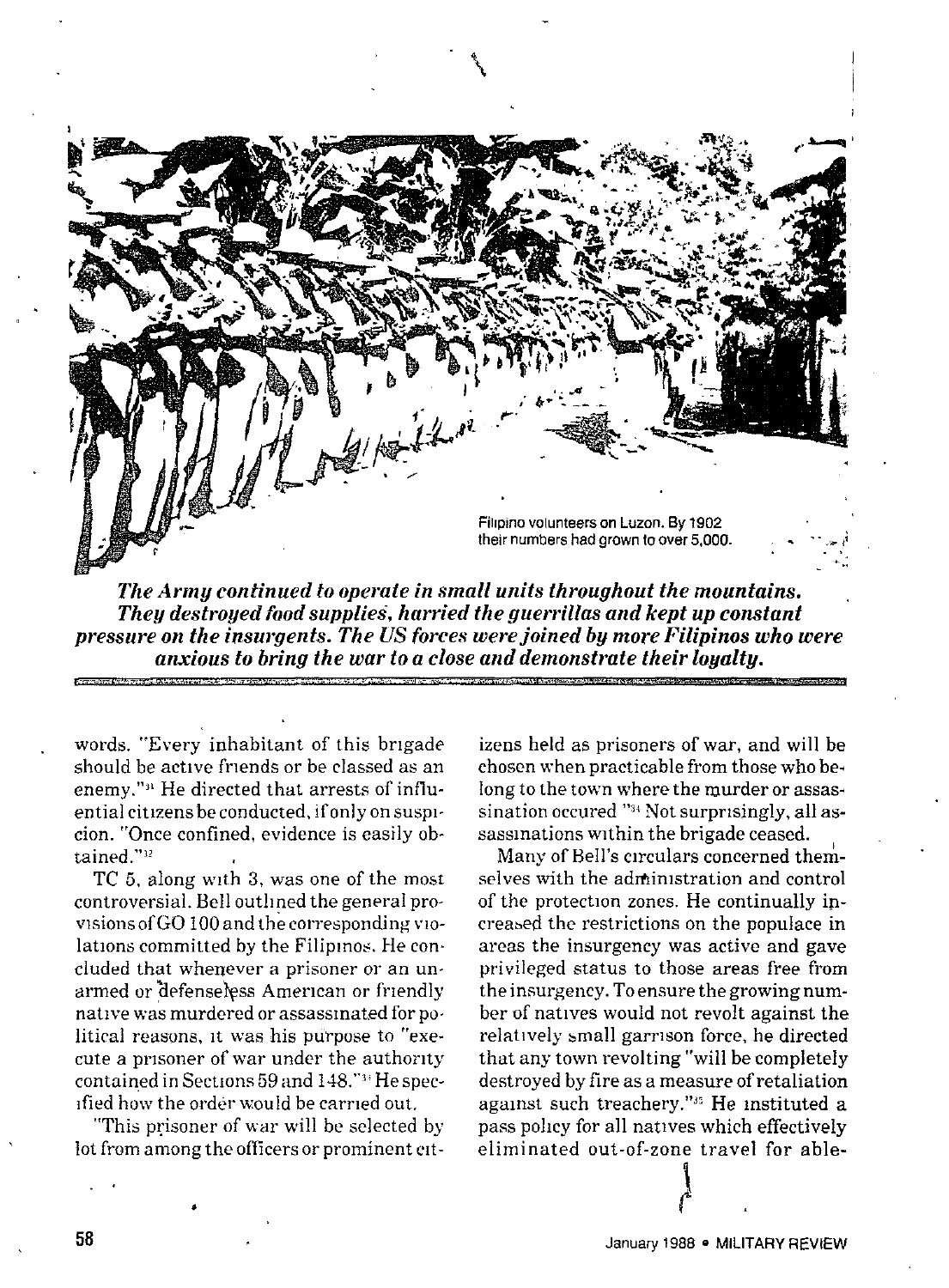bodied men. Any male found outside the protected zone without a pass "will be arrested "and. confined, or shot if he runs away."36

With the populace under control and confined to specific areas, Bell began an organized campaign to find and defeat the insurgent forces. On 26 December 1901, Bell reported to his next higher commander, "I am now assembling in the neighborhood of 2,500 men, who will be used in columns of fifty each. I expect to accompany the command. . . . I take so large a command for the purpose of thoroughly searching each ravine, valley, and mountain peak for insurgents and for food, expecting to destroy everything I find outside of town. All ablebodied men will be killed or captured."<sup>37</sup>

In subsequent orders, Bell contmyed to emphasize control and selected intimidation of the insurgent supporters. TC 18 directed that commanding officers of all garrisoned towns "arrest all native municipal officials"<sup>38</sup> who have not actively aided US forces. He went on to make several exceptions to this order, however the impact was obvious. *In* one final step, he directed that presidents or heads of barrios must inform the Americans when insurgents entered their jurisdiction. Failure to do so would result in the official being "marched on foot daily at the head of columns or detachments until they have had a drastic lesson. "3'

After Bell's major campaign, the Army continued to operate in small units throughout the mountains. They destroyed food supplies, harried the guerrillas and kept up constant pressure on the insurgents. The US forces were joined by more Filipinos who were anxious to bring the war to a close and demonstrate their loyalty. These operations were supported increasingly by the prominent and leading citizens who rejected their relationship with the guerrillas and submitted to Bell's overwhelming pressure.

Tbe concentration of the civilian populace

would, according to Mao Tse-tung's philosophy, effectively remove the ocean in which the insurgent fish swam. Additionally, the active and aggressive military operations forced tbe guerrillas into smaller and smaller pockets. By mid-March, Malvar's forces were harried, dispersed, hungry and facing pressure from both the azmy and their own populace.<sup>40</sup>

The Philippine-American conflict ended on 16 April 1902. "Without escort, without arms and without guides, Malvar surrendered.''" He issued his last statement on 6 May 1902: "I proclaim and make known by means of this edict to all concerned that the war carried on against the authority of the United States by the Filipino people has ended."<sup>42</sup>

Bell's victory was Impressive. The insurrection had originated in the Tagalogs (provinces of 3dSB) and had spread like a

*Belf's campaign reflect? the tenets of current US counterinsurgency doctrine. He was successful in isolating the insurgent from the population, both physically and psychologically, thereby denying him personnel, materiel and tactical intelligence [and] devel-, oped a strategy for neutralizing the insurgent leadership and organization.*

*[*

conflagration. "The fire had been quenched everywhere else. General Bell had now stamped out the embers in the Tagalog Provinces."<sup>43</sup> He had accomplished this feat in only six months. In his last TC 38, 16 May 1902, he revoked his previous restrictions: "In view of the fact that all insurgents have now surrendered in Batangas and Laguna, it is desired to put a complete end to every war measure heretofore authorized and enforced and to re-establish a feeling of secu-

į.

"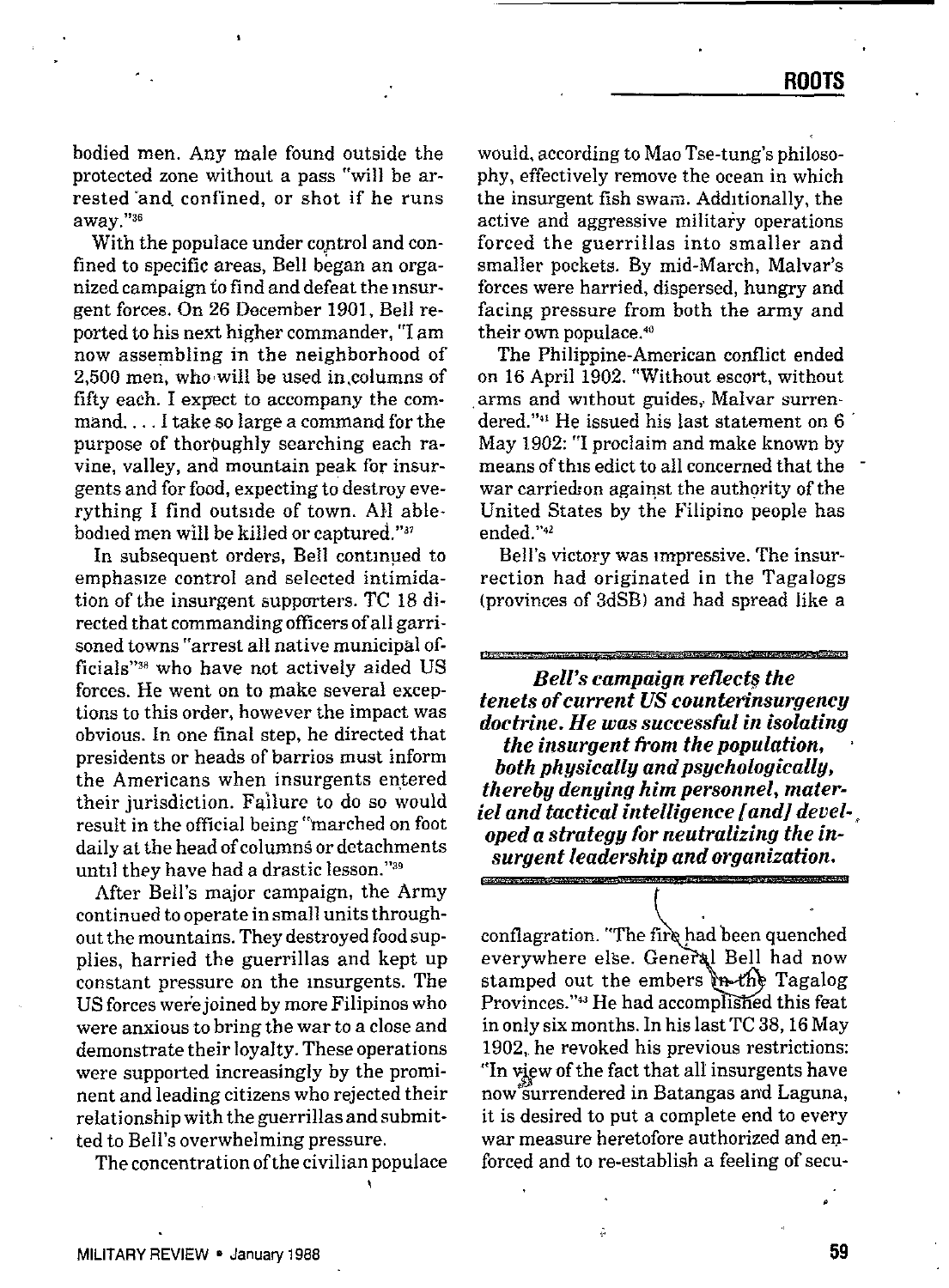rity and tranquility among the people as rapidly as possible."<sup>44</sup>

The curtain was not drawn on Bell's campaign. Although receiving praise from his superiors and even the president, he received abject criticism from some members of Congress. The reconcentration of the civilian populace into the protection zones

It was Bell's personal *struggle with employing the harsh techniques* of *pacification that may be illustrative of our difficulties in con* $ducting$  *counterinsurgency operations. Could Bell have accomplished his mission without resorting to the aggressive techniques employed?*

was a source of concern and embarrassment. It was'Spain's own use of these methods in Cuba and the Philippines which bad precipitated US criticism and helped justify the Spanish-American War.

An investigation of Bell's and Smith's campaigns resulted. In the end, Bell was vindicated, but Smith did not fare as well. He was court-martialed, found guilty and forced to retire. However, the controversy surrounding Bell did not end. New evidence of inhumane treatment and harsh living conditions surfaced. These were gradually drowned out by the success of the operations and the disinterest in the subject by a desensitized public and Congress. Thus, the campaign passed into the annals of history to be considered and debated by historians thenceforth.

Bell's campaign in Batangas was unquestionably effective. According to John Gates, it served as the foundation for military doctrine which guided US interventions in Cuba, the Caribbean and, later, in the occupation of Veracruz. The counterguerrilla oper-

ations practiced by Bell contributed to the employed by General John J. Pershing in development of the doctrine subsequently his campaign against the Moros on Mindanao in 1908. "In the final analysis, ironically perhaps, tbe greatest significance of the American Army's Philippine experience might still be as an example of a successful pacification campaign."<sup>45</sup>

In retrospect, Bell's campaign reflects the tenets of current US counterinsurgency doctrine. He was successful in isolating the insurgent from the population, both physically and psychologically, thereby denying him personnel, materiel and tactical intelligence. He developed a strategy for neutralizing the insurgent leadership and organization. He made stringent provisions for securing and protecting the populace from the insurgent and ensuring a political and government infrastructure free from insurgent terrorism. He successfully mobilized all elements—political, social, economic and military—to neutralize tbe insurgent and motivate the populace in support of the government. Finally, he decentralized tactical operations and conducted aggressive campaigns which seized the tactical initiative and ultimately led to the guerrilla defeat.

It is not so much the specific counterinsurgency techniques practiced by Bell from which we should draw lessons-many of these would be as, or more, unacceptable now as they were then. Rather we should learn from the process by which he determined his objectives and the environmental factors he had to consider to arrive at an integrated strategy.

However, it was his absolute authority , over all spheres of Filipino life that enabled Bell to develop the strategy that brought a rapid end to the insurrection. This strategy allowed a unity of command and central focus for economic, political and military action designed to achieve well-defined goals. Iils realization of the cultural differ-

1

t

.,